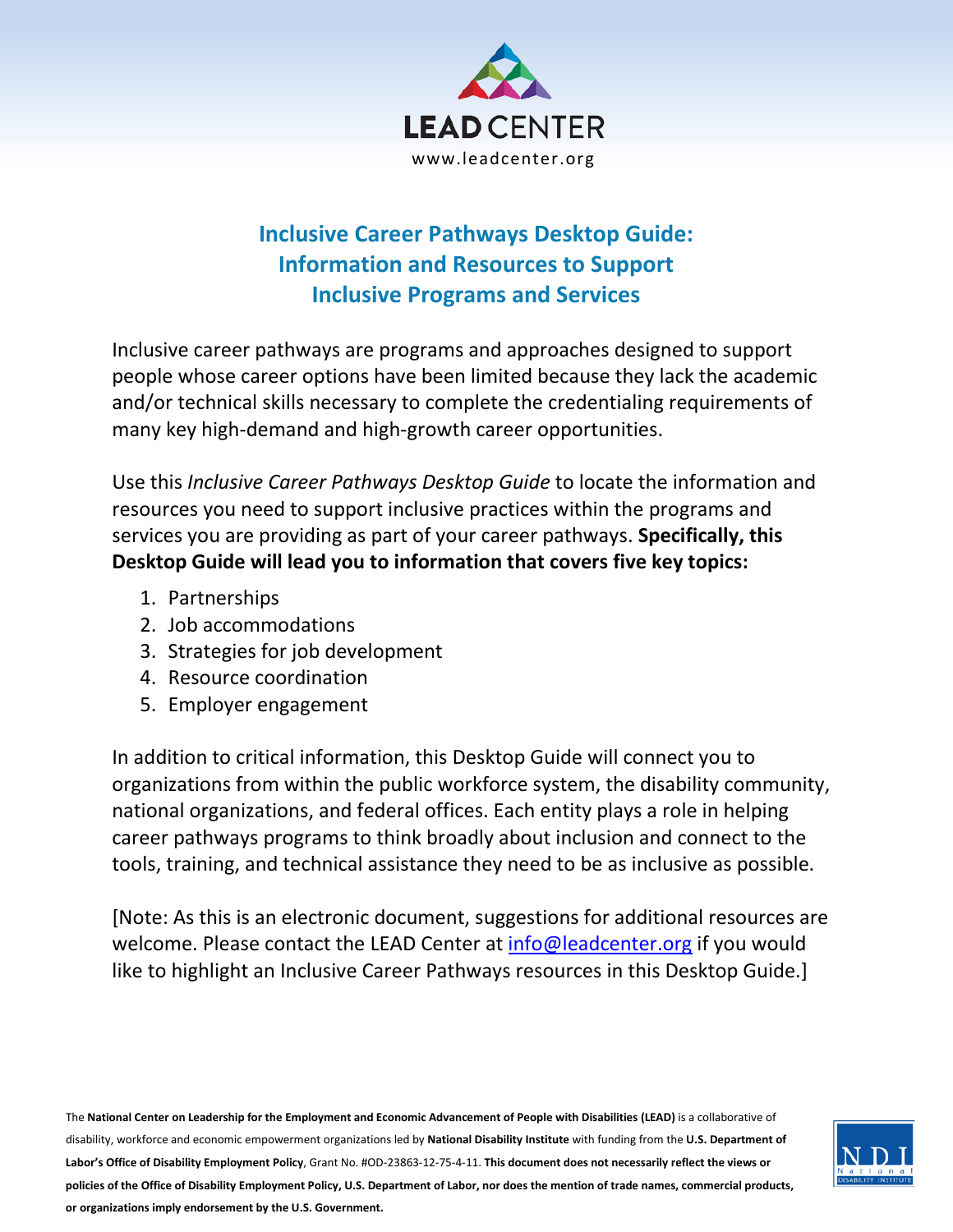# **Inclusive Career Pathways Information and Resources**

# 1. **Tool: [Alliance for Quality Career Pathways \(AQCP\) Framework Version 1.0](https://www.clasp.org/alliance-quality-career-pathways)**

Establishes a common understanding of quality career pathways, a clear set of criteria and indicators for what constitutes a quality state and local/regional career pathway system, as well as metrics to assess participant progress and success. The framework, developed by CLASP, is designed to help career pathway partners continuously improve their systems. It also can serve as a collaborative, comprehensive strategy for policymakers and funders to align and enhance their investments, technical assistance, and guidance for building, scaling, and sustaining career pathway systems.

**What should I look for?** The companion tools include: an [executive summary,](http://www.clasp.org/resources-and-publications/publication-1/Alliance-WIOA-CP-Summary.pdf) brief overviews for how [funders,](http://www.clasp.org/resources-and-publications/files/aqcp-framework-version-1-0/AQCP-Funder-Letter.pdf) [leaders](http://www.clasp.org/resources-and-publications/files/aqcp-framework-version-1-0/AQCP-Leader-Letter.pdf) involved in or exploring career pathways, and [practitioners](https://www.clasp.org/sites/default/files/public/resources-and-publications/files/aqcp-framework-version-1-0/AQCP-Practitioner-Letter.pdf) can use the framework and self-assessment tools. **Key Topic:** Partnerships, Strategies for Job Development, Resource Coordination, Employer Engagement

### 2. **Website: [Association for Career and Technical Education](http://www.acteonline.org/)** (ACTE)

Provides information and resources on career and technical education. This site offers professional development opportunities, webinar trainings, fact sheets, and guidance to address policy and advocacy issues.

#### **Access ACTE to learn:**

• What state associations do and how to identify the member association for your state.

**What should I look for?** [State profiles](https://www.acteonline.org/why-cte/state-profiles/) offer a quick view of state Career and Technical Education (CTE) policies, key contacts and websites, outcomes, funding, delivery and participation, and local program examples. **Key Topic:** Partnerships, Job Accommodations, Resource Coordination, Employer Engagement

# 3. **Website: [Career Pathways Collection](https://careerpathways.workforcegps.org/)**

A Workforce GPS collection compiled to help workforce development leaders, practitioners, and policymakers expand state and local career pathways efforts currently underway or being planned. Workforce GPS is funded by the U.S. Department of Labor, Employment and Training Administration (ETA). **Access the Career Pathways Collection to find:**

• A [collection of resources](https://careerpathways.workforcegps.org/resources/2016/10/20/10/11/Enhanced_Career_Pathways_Toolkit) to enhance knowledge, skills, and expertise in building effective career pathways systems. Resources are organized under

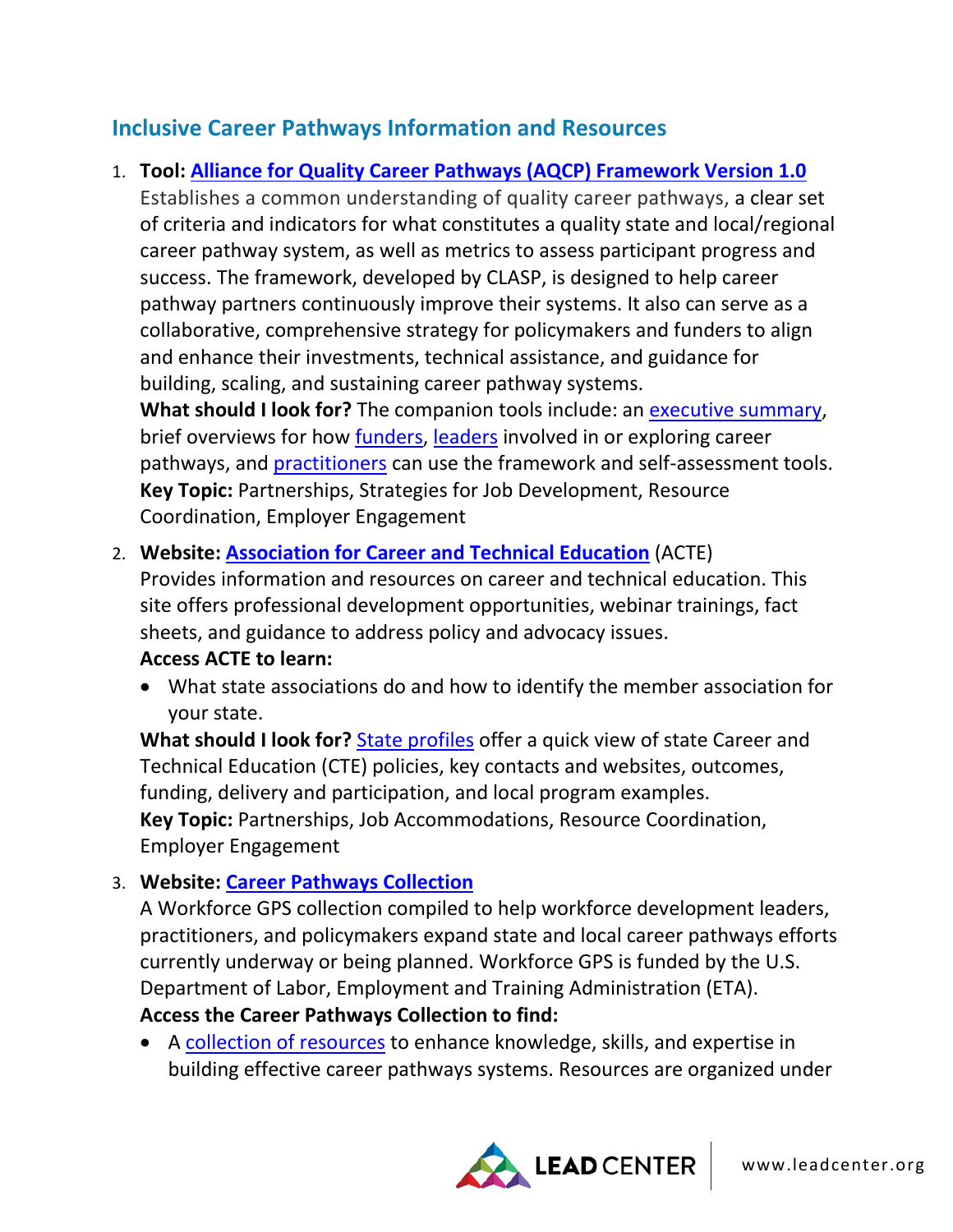six tabs: 1) activities, 2) programs, 3) target population, 4) geographic location, 5) industry sectors, and 6) content types.

**What should I look for?** *[Career Pathways Toolkit: An Enhanced Guide and](https://careerpathways.workforcegps.org/resources/2016/10/20/10/11/Enhanced_Career_Pathways_Toolkit)  [Workbook for System Development](https://careerpathways.workforcegps.org/resources/2016/10/20/10/11/Enhanced_Career_Pathways_Toolkit)* aligns with the new vision, definition, and requirements of the Workforce Innovation and Opportunity Act (WIOA). Each of the six elements of career pathways in the toolkit includes embedded – and writeable – worksheets to help State and local teams with implementation. **Key Topic:** Partnerships, Strategies for Job Development, Resource Coordination, Employer Engagement

### 4. **Tool: [Career Pathways Customer Flow](http://wintac-s3.s3-us-west-2.amazonaws.com/topic-areas/ta_IntegrationVR/MassachusettsCareerPathwaysFlo-forPWD.pdf)**

Provides an overview of the Massachusetts Career Pathways customer flow to highlight the path a customer takes when they are enrolled in services through Vocational Rehabilitation, through the Career Center, and when they are coenrolled.

**What should I look for?** The Flow Chart identifies what the customer gets and from which partner. Review this approach for ideas about how to layer key service components with key partners.

**Key Topic:** Partnerships, Strategies for Job Development, Resource Coordination

#### 5. **Tool: [Career Pathways Explained: A Multimedia Overview](http://www.clasp.org/issues/postsecondary/pages/career-pathways-explained)**

Provides an overview of the key features and functions of career pathways and describes the growing support for the career pathway approach that helps individuals with limited skills access and succeed in education and training leading to employment in occupations and industries that are in high demand. Career Pathways Explained was developed by [CLASP.](https://www.clasp.org/center-law-and-social-policy) **What should I look for?** This PowerPoint is customizable to meet a range of training needs.

**Key Topic:** Partnerships, Strategies for Job Development, Resource Coordination, Employer Engagement

#### 6. **Website: [Career Pathways Catalog of Toolkits](https://cptoolkitcatalog.peerta.acf.hhs.gov/)**

An online directory of free resources available for planning a Career Pathways initiative. This tool is funded by the U.S. Department of Health & Human Services, Administration on Children & Families (ACF).

#### **Access the Career Pathways Catalog of Toolkits to find guidance on:**

• Developing a Career Pathways model and work plan.

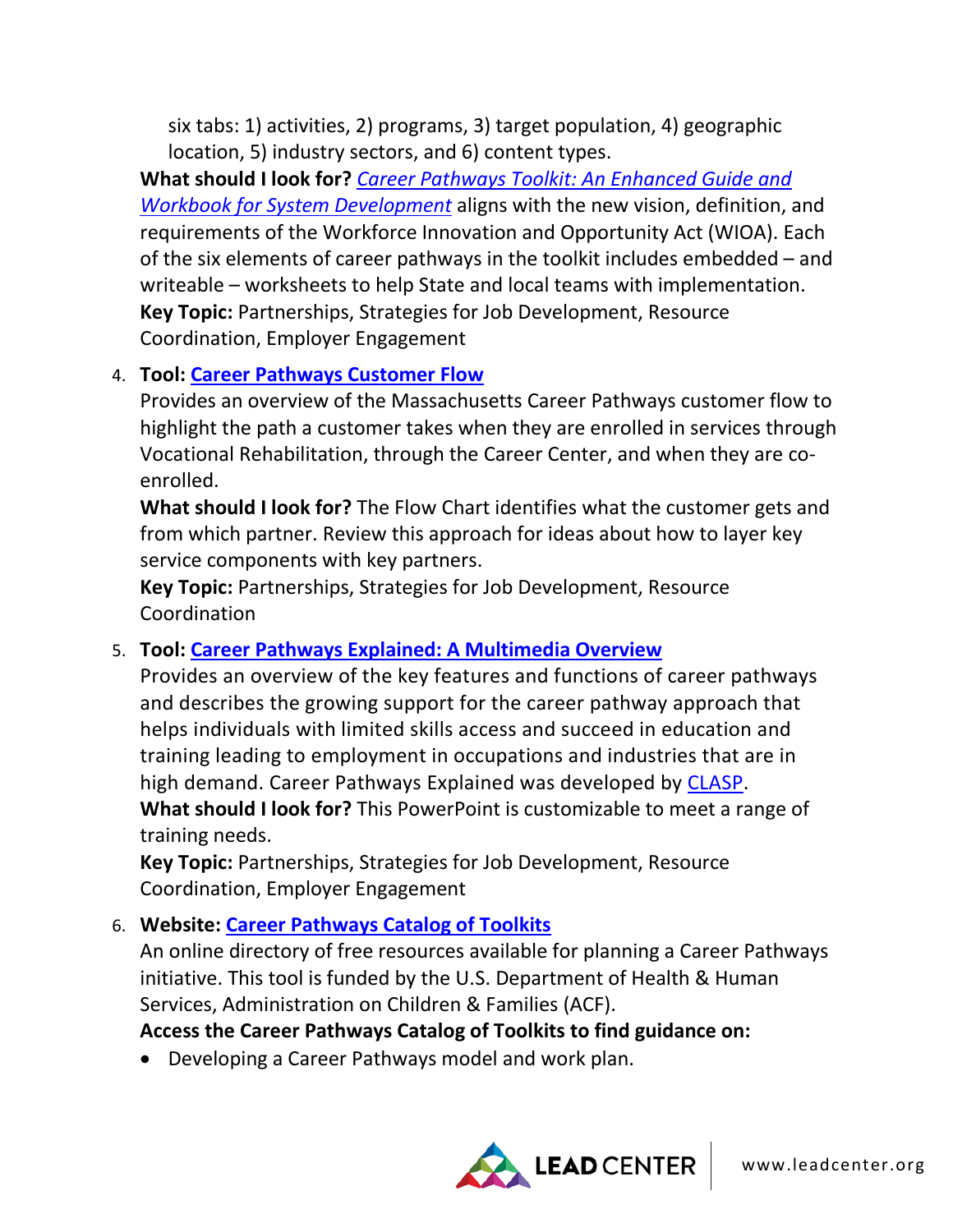- Selecting partners and creating shared ownership.
- Analyzing local labor force needs now and in the future.
- Building statewide support for a Career Pathways initiative.
- Aligning training curricula with student and employer needs.
- Estimating costs and tapping into available funding streams.
- Using data to continuously improve projects.

**What should I look for?** The Catalog of Toolkits offer the option to filter toolkits by publisher, career pathways target population, intended audience, primary career pathways element addressed, and industry. If you identify or create a toolkit that is not in the catalogue, you can [request](https://cptoolkitcatalog.peerta.acf.hhs.gov/contact) that ACF add the toolkit to the catalog.

**Key Topic:** Partnerships, Strategies for Job Development, Resource Coordination, Employer

7. **Tool: [COABE Journal: The Resource for Adult Education Special Edition](https://static1.squarespace.com/static/55a158b4e4b0796a90f7c371/t/5b594b05575d1f07aafe4722/1532578615964/The+Resource+for+Adult+Education+Career+Pathways+Special+Edition.pdf)**

The Coalition on Adult Basic Education (COABE) released a special edition of the COABE Journal featuring research and perspectives on career pathways. Featured articles in the journal address the need for adult educators to use Workforce Innovation and Opportunity Act performance measures to tell the story of how adult education impacts the lives of individuals and their communities.

### **Access the COABE Journal to:**

- Learn about career pathways demonstrations, such as Transition to College and Careers, a two-year demonstration project that addressed both academic and non-academic barriers to college for adult learners.
- Hear from career pathways practitioners on lessons learned in implementing career pathways, collaboration, and internal barriers to success.
- Discover strategies peers are using to increase basic skills.

**What should I look for?** Article on career pathways in Chicago, Houston, and Miami that features wraparound support services for adults based on a threeyear researcher-practitioner partnership that used survey data from 106 adult education agencies, focus group data, and case studies.

**Key Topic:** Partnerships, Resource Coordination, Employer Engagement

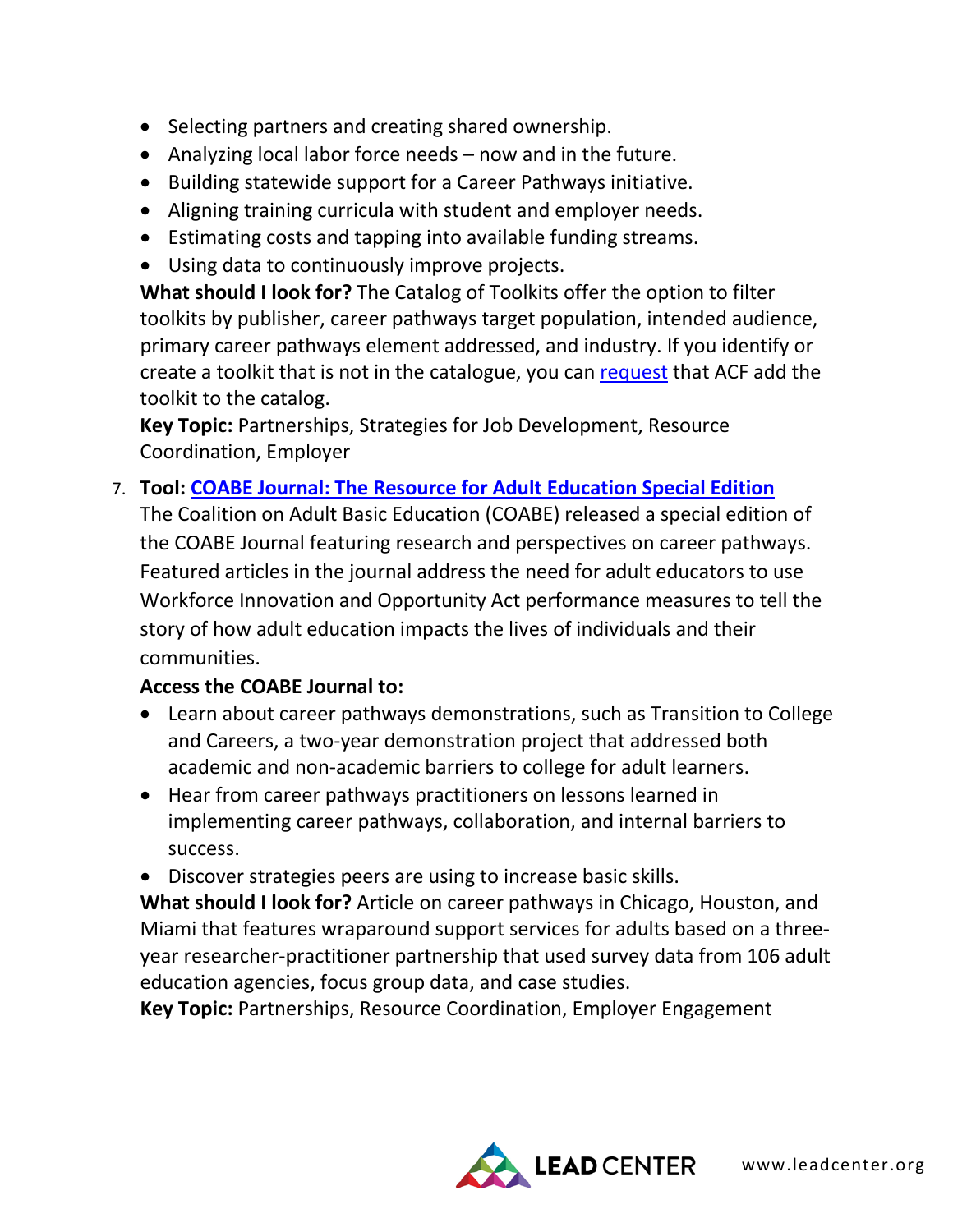8. **Tool: [College and Career Pathway Endorsements—Recommended Technical](https://www.jff.org/resources/postsecondary-workforce-readiness-act/)  [and Essential Employability Competencies](https://www.jff.org/resources/postsecondary-workforce-readiness-act/)**

In consultation with state agencies and key industry experts, this paper identifies and proposes technical and professional competencies that students must exhibit to prove they are ready for entry-level employment, college-level coursework, or advanced sector-based training in discrete sector areas. Competencies are organized into two broad categories: essential employability (soft skills) and technical competencies (industry-specific knowledge and skills).

**Access this tool to review technical and professional competencies** for the following sectors**:** 

- Manufacturing, Engineering, Technology, and Trades (METT)
- Finance and Business Services (FBS)
- Health Sciences and Technology (HST)
- Information Technology (IT)

**What should I look for?** The 10 cross-sector essential employability competencies included in this report and applicable across all sectors  $-1$ ) teamwork & conflict resolution, 2) communication, 3) problem solving, 4) decision making, 5) critical thinking, 6) adaptability & flexibility, 7) initiative & self-drive, 8) reliability & accountability, 9) cultural competency, and 10) planning & organizing.

**Key Topic:** Partnerships, Resource Coordination, Employer Engagement

### 9. **Website: [Data and Resources to Inspire a Vision of Employment](http://drivedisabilityemployment.org/) (DRIVE)** Tracks and shares information on state policies, practices, technical assistance initiatives, and outcomes that are focused directly or indirectly on the employment of individuals with disabilities. By visiting this site, State government leaders, policy-makers, disability advocates, and other stakeholders can learn about what is working in the area of disability employment. The DRIVE website is funded by the U.S. Department of Labor, Office of Disability Employment Policy.

### **Access DRIVE to:**

• View outcome data across respective Federally-funded systems (education, I/DD adult services, mental health, vocational rehabilitation, workforce investment, and others) at an individual state level as well as the ability to compare data from up to three states at a time;

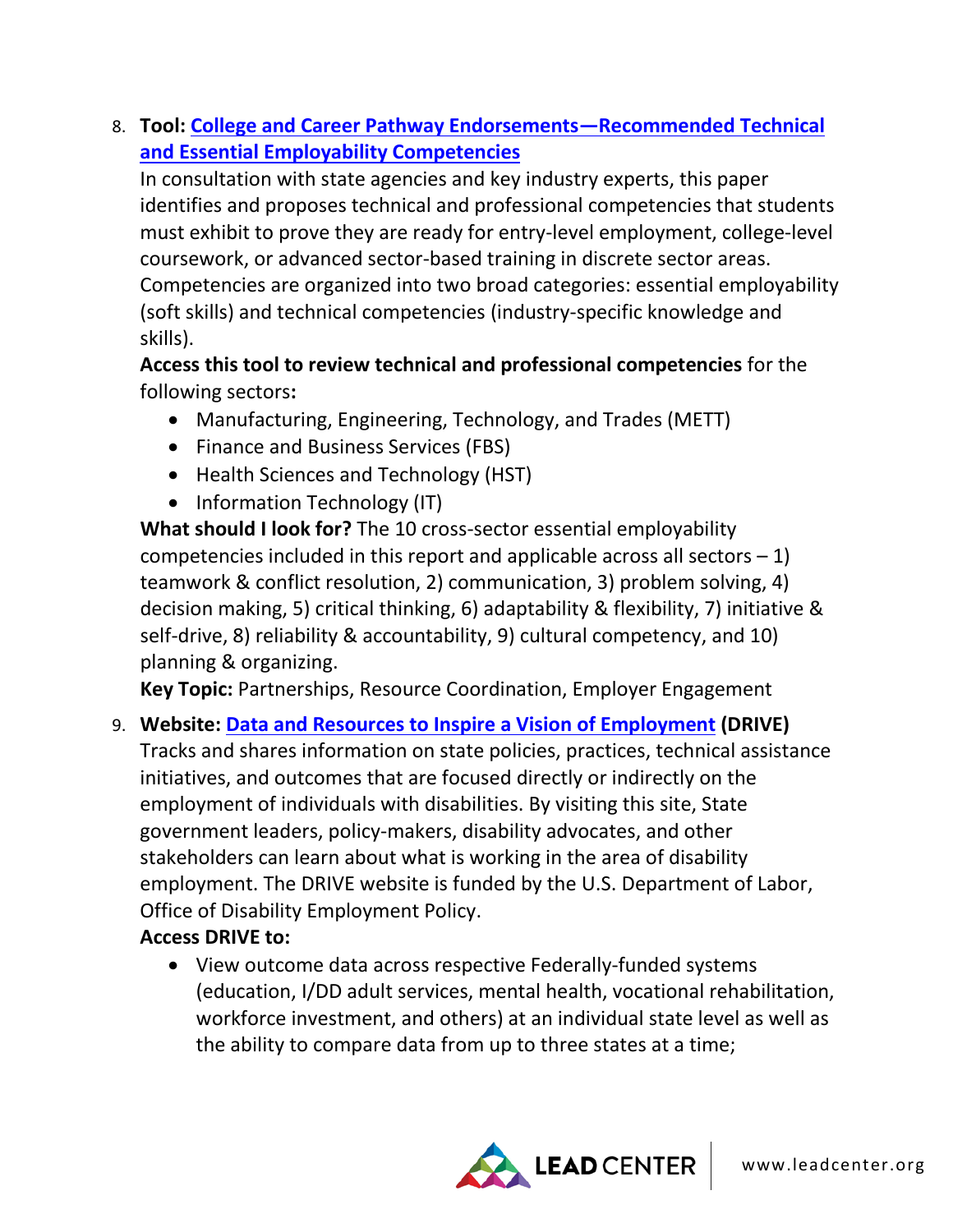- Review comprehensive profiles for each individual state with respect to relevant legislation, policies, gubernatorial actions, funding initiatives, pilots, and strategic partnerships going on in each state as it relates to increasing competitive, integrated employment options for individuals with disabilities; and
- Conduct queries to ascertain all policies/actions around a specific topic based on a customized search process.

**What should I look for?** Under [State Profiles](http://drivedisabilityemployment.org/state-profiles) you will find the WIOA state plan for each state along with a WIOA profile on items in the state plan that directly support job seekers with disabilities. These sections of the state plan were selected because of their relevance to youth and adults with disabilities. As a reminder, all programs and services under WIOA must be physically and programmatically accessible to individuals with disabilities.

**Subscription tool:** Identify topics that are important to you and [subscribe](http://drivedisabilityemployment.org/subscribe) for email notifications when new information is posted, including state policy updates.

**Key Topic:** Partnerships, Strategies for Job Development, Resource Coordination

### 10. **Website: [Disability and Employment Community of Practice](https://disability.workforcegps.org/)**

A Workforce GPS one-stop destination for the American Job Center (AJC) network, people with disabilities, and employers. In addition, a resource for all key stakeholders who partner with the workforce system to provide services and programs to people with disabilities and/or others with barriers to employment. Workforce GPS is funded by the U.S. Department of Labor, Employment and Training Administration (ETA).

**Access the Disability and Employment Community of Practice to find:**

- Resources for American Job Centers (AJCs) to help increase awareness and have tools available to more effectively support the disability population to enter or return to the labor force.
- Resources to help people with disabilities move the job search and career forward.
- Resources for employers to effectively recruit, retain, and advance employment for this special population.

**What should I look for?** [The Playlists: Disability Resources for WIOA](https://disability.workforcegps.org/resources/2017/02/15/22/14/The_Playlists_Disability_Resources_for_WIOA_Practitioners)  [Practitioners.](https://disability.workforcegps.org/resources/2017/02/15/22/14/The_Playlists_Disability_Resources_for_WIOA_Practitioners) Each playlist is a carefully selected set of links to resources such

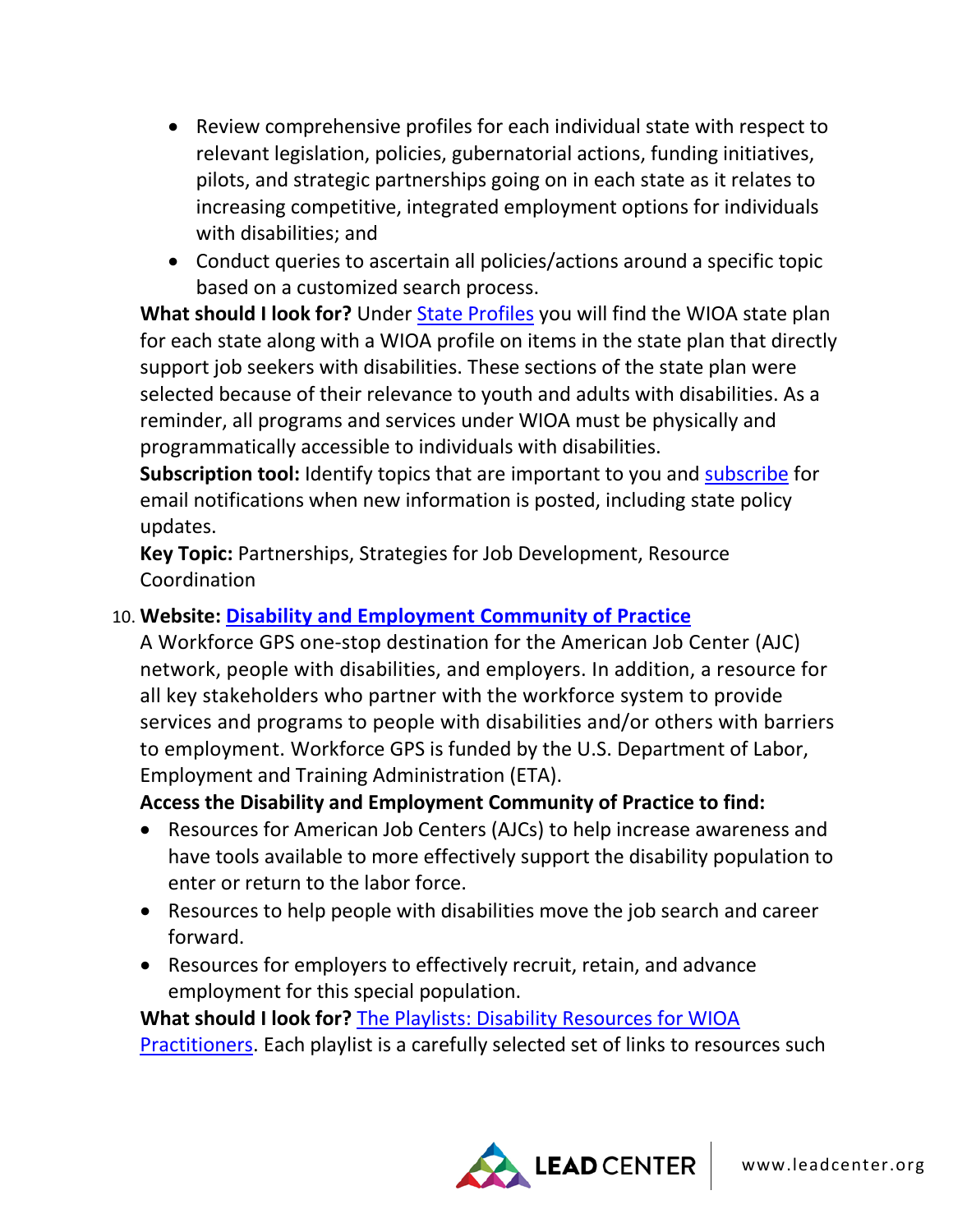as toolkits, reports, online courses, and videos on a specific topic related to improving service to individuals with disabilities.

**Key Topic:** Partnerships, Job Accommodations, Strategies for Job Development, Resource Coordination, Employer Engagement

## 11. **Webinar Archive and Tools: [Disability Employment Initiative Projects \(DEI\)](https://dei.workforcegps.org/resources/2017/08/22/14/53/LP_DEI_Projects_and_Career_Pathways)  [and Career Pathways](https://dei.workforcegps.org/resources/2017/08/22/14/53/LP_DEI_Projects_and_Career_Pathways)**

Information and resources specifically designed to support access to and the participation of individuals with disabilities in Workforce Innovation and Opportunity Act-funded employment and training services, particularly those related to career pathways. The career pathways approach complements strategies implemented under the DEI by focusing on developing partnerships and collaboration across multiple service delivery systems; blending and braiding of funds to leverage resources; providing flexible opportunities and access to training and employment of persons, including low-income youth and adults with disabilities and other multiple challenges to employment; and creating systemic change. DEI Projects are jointly funded by the U.S. Department of Labor, Employment and Training Administration and Office of Disability Employment Policy.

#### **Access the DEI Projects and Career Pathways and Webinar Series to find:**

- A [two-part webinar series archive](https://dei.workforcegps.org/resources/2017/06/28/01/17/LP-Career_Pathways-Systems_and_Program_Level_Strategies-Two-Part_Series) that examines how Career Pathways and DEI strategies align at the System and Program Level under WIOA.
- A [three-part webinar series archive t](https://dei.workforcegps.org/resources/2018/02/01/22/42/Disability_Employment_Initiative_and_Career_Pathways_Series)hat provides examples of how DEI projects are using DEI intervention strategies to create inclusive career pathways.

**What should I look for?** [Examples o](https://dei.workforcegps.org/events/2018/03/15/19/37/Part-2-The_Examples_You_Have_Been_Seeking)f how DEI has been able to increase access to and outcomes within Career Pathways for job seekers with disabilities utilizing examples culled from the field (local, regional, and state level). A guiding [strategic framework](https://dei.workforcegps.org/events/2018/05/24/02/08/Part_3-Functional_Alignment_at_the_State_Regional_and_Local_Level) for the field to facilitate increased access to and outcomes within Career Pathways for job seekers with disabilities. **Key Topic:** Partnerships, Strategies for Job Development, Resource Coordination, Employer Engagement

# 12. **Website: [Employer Assistance and Resource Network on Disability Inclusion](http://www.askearn.org/) (EARN)**

A national training and technical assistance center helps employers tap the benefits of disability diversity by creating inclusive workplace cultures. EARN is

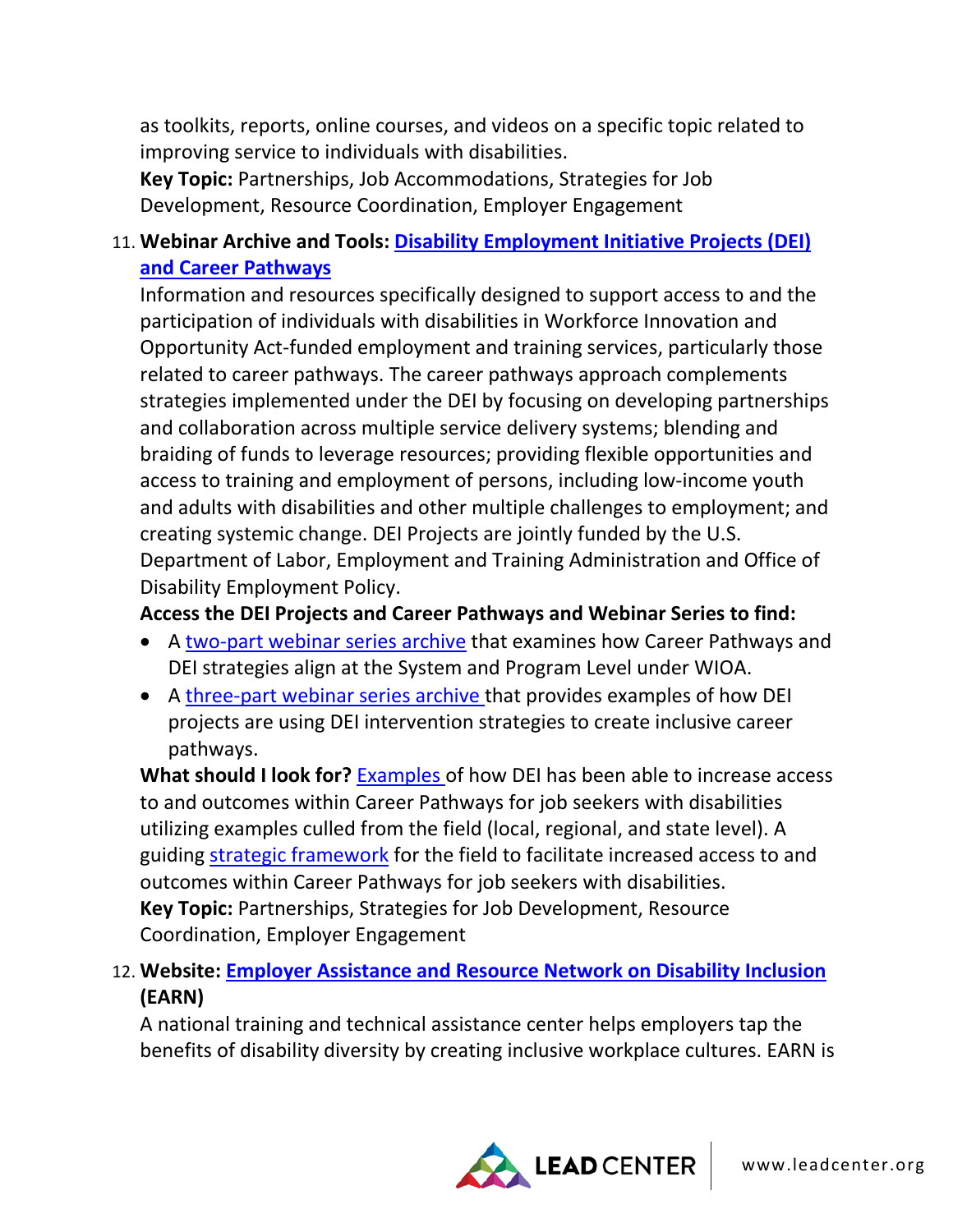funded by the U.S. Department of Labor, Office of Disability Employment Policy.

### **Access EARN to find:**

- Technical assistance on issues related to recruiting, hiring, and promoting individuals with disabilities, including providing linkages to state and local community-based organizations serving job seekers with disabilities.
- Comprehensive consultation on a broad range of disability topics to meet employers' recruitment and hiring goals.
- Access to customized online and in-person training and webinars on a variety of topics relevant to employers.

**What should I look for?** [Steps to Success](http://www.askearn.org/stepstosuccess/) provides practical guidance for small businesses on how to recruit and retain qualified people with disabilities. The steps outline effective strategies for recruiting and retaining qualified people with disabilities, as well as ways business associations can help their members understand the value of disability diversity.

**Key Topic:** Partnerships, Job Accommodations, Strategies for Job Development, Employer Engagement

## 13. **Tool: [Expanding Apprenticeship for Individuals with Disabilities Resource](https://apprenticeshipusa.workforcegps.org/resources/2017/03/10/16/09/Expanding-Apprenticeship-for-Individuals-with-Disabilities)  [Library](https://apprenticeshipusa.workforcegps.org/resources/2017/03/10/16/09/Expanding-Apprenticeship-for-Individuals-with-Disabilities)**

This webpage, provided through Workforce GPS, is a go-to resource on strategies and tools to expand apprenticeship programs to be inclusive of people with disabilities. The resources cover a broad range of topics that need to be addressed to ensure the inclusion of job seekers across the spectrum of disability. Workforce GPS is funded by the U.S. Department of Labor, Employment and Training Administration (ETA).

### **Access the Expanding Apprenticeship for Individuals with Disabilities Resource Library to explore resources on:**

- Apprenticeship Programs Targeting People with Disabilities
- Toolkits and Guides
- Outreach and Background Materials
- Research on What Works

**What should I look for?** Check out the Apprenticeship Works video series for engaging stories of apprentices with and without disabilities and their apprenticeship sponsors. The series highlights apprenticeships in high-growth industries - information technology, healthcare, and marine engineering.

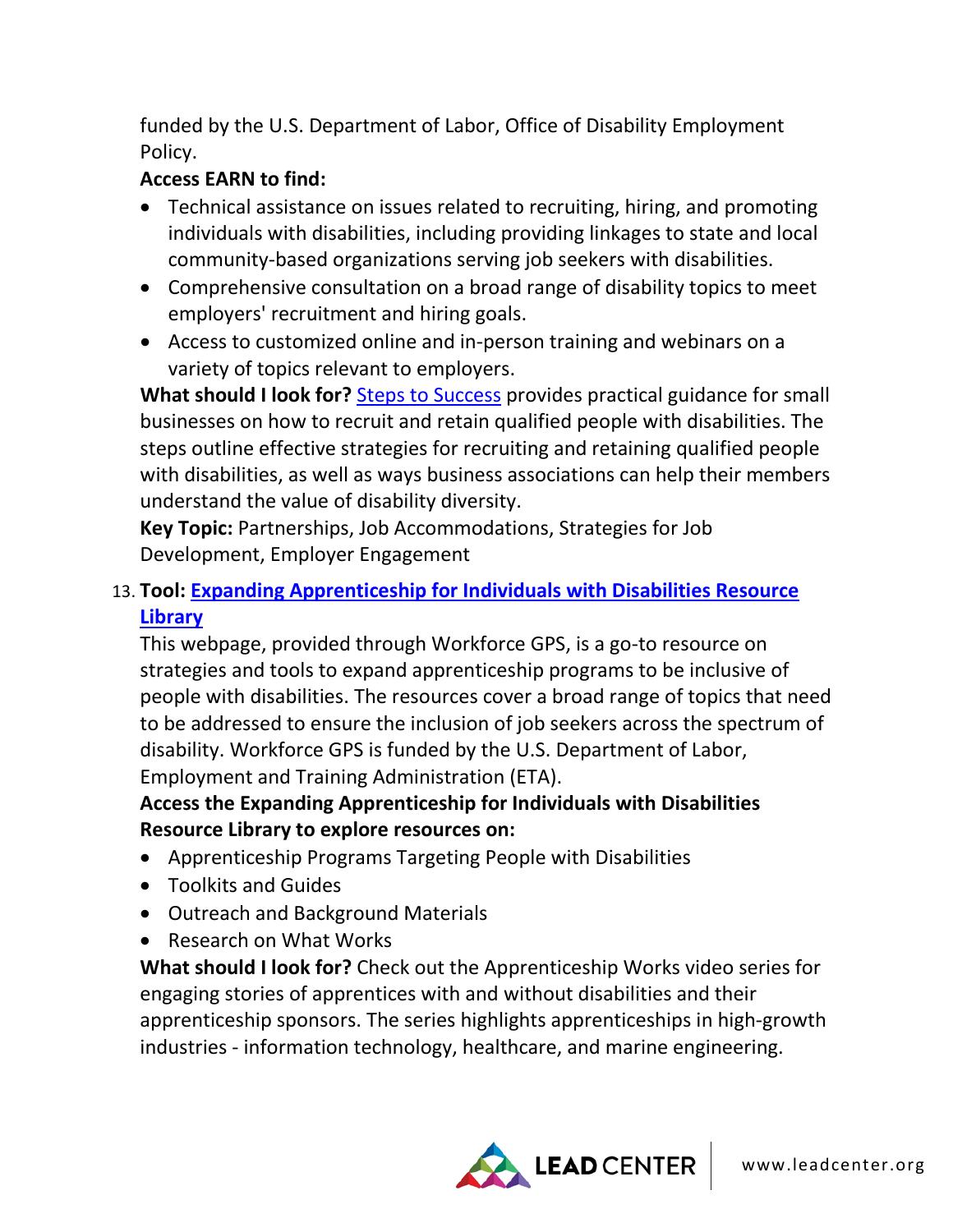**Key Topic:** Partnerships, Job Accommodations, Strategies for Job Development, Resource Coordination, and Employer Engagement

## 14. **Tool: [From the Ground Up: Creating Sustainable Partnerships between](https://www.doleta.gov/youth_services/pdf/Partnership_Toolkit.pdf)  [Public Housing Authorities and Workforce Investment Boards](https://www.doleta.gov/youth_services/pdf/Partnership_Toolkit.pdf)**

A toolkit that highlights the work of three Public Housing Authorities (PHAs) and Workforce Investment Boards (WIBs) from Boston, MA, Portland, OR, and Milwaukee, WI who have partnered effectively. This toolkit was created by the U.S. Department of Housing and Urban Development, Office of Public and Indian Housing, and the U.S. Department of Labor, Employment and Training Administration.

### **Access Creating Sustainable Partnerships between PHAs and WIBs to find:**

- A quick reference to the resources for frontline staff of both workforce and public housing systems.
- Examples of successful partnerships between PHAs and WIBs in three cities.
- Promising strategies and lessons learned to further support sustainable partnerships.

**What should I look for?** This toolkit includes sample Memoranda of Understanding (MOUs) and other documents that may help you to better understand how these partnerships were formed. **Key Topic:** Job Accommodations

# 15. **Tool: [Funding Career Pathways and Career Pathway Bridges: A Federal Policy](https://www.clasp.org/publications/report/brief/funding-career-pathways-and-career-pathway-bridges-federal-policy-toolkit)  [Toolkit for States](https://www.clasp.org/publications/report/brief/funding-career-pathways-and-career-pathway-bridges-federal-policy-toolkit)**

A toolkit developed by CLASP to help states develop, implement, and fund robust career pathways programs that lead to better jobs for low-skilled workers.

What should I look for? The companion tools include an **executive summary**, brief overviews for how **funders**, [leaders](http://www.clasp.org/resources-and-publications/files/aqcp-framework-version-1-0/AQCP-Leader-Letter.pdf) involved in or exploring career pathways, and [practitioners](https://www.clasp.org/sites/default/files/public/resources-and-publications/files/aqcp-framework-version-1-0/AQCP-Practitioner-Letter.pdf) can use the framework and self-assessment tools. **Key Topic:** Partnerships, Strategies for Job Development, Resource Coordination, Employer Engagement

# 16. **Website: [Job Accommodation Network](https://askjan.org/) (JAN)**

The leading source of free, expert, and confidential guidance on workplace accommodations and disability employment issues. JAN's trusted consultants offer one-on-one guidance on workplace accommodations, the Americans with Disabilities Act (ADA) and related legislation, and self-employment and

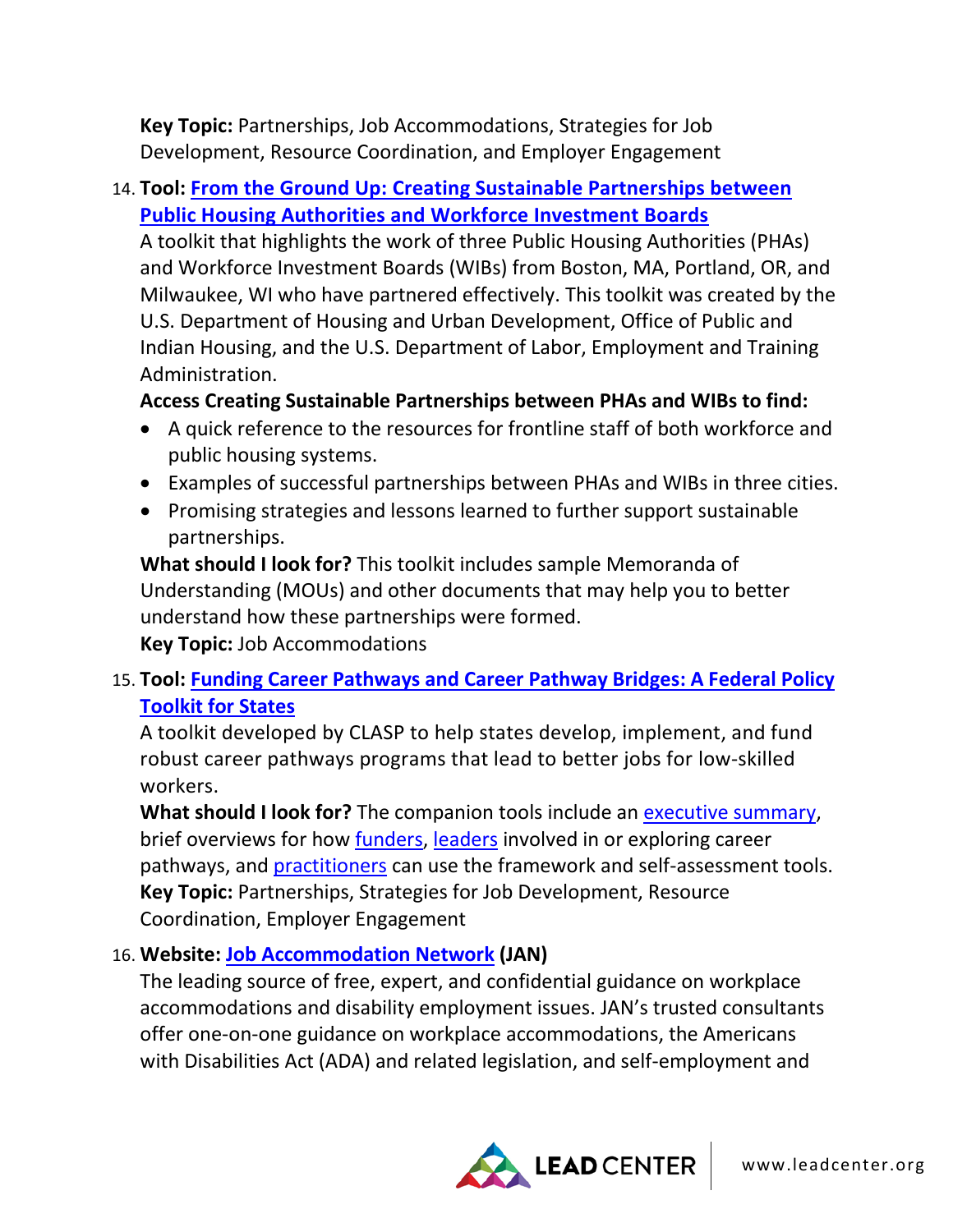entrepreneurship options for people with disabilities. Assistance is available both over the phone and online. JAN is funded by the Department of Labor, Office of Disability Employment Policy.

### **Access JAN when you need:**

- Answers related to interviewing, hiring and/or accommodating applicants/employees with disabilities.
- Immediate information about the ADA and how it applies to your workplace for applicants/employees with disabilities.
- Information on accommodation options/ideas for applicants/employees with disabilities.

**What should I look for?** The [A to Z of Disabilities and Accommodations](https://askjan.org/links/atoz.htm) allows you to review JAN materials by disability and by topic, and advise users to contact JAN directly with any question not answered here. **Key Topic:** Job Accommodations

### 17. **Website: [LEAD Center](http://www.leadcenter.org/)**

A national training and technical assistance center that provides a range of information and resources for workforce professionals seeking to improve the employment or economic advancement outcomes of job seekers with disabilities. The LEAD Center is funded by the U.S. Department of Labor, Office of Disability Employment Policy.

### **Access the LEAD Center to learn about:**

- Opportunities presented in WIOA to build integrated cross-system collaborations that improve employment and economic outcomes for youth and adult job seekers with disabilities.
- Technical assistance and training available to staff at American Job Centers and their partners on guided group discovery, customized employment, self-guided discovery, and self-employment.
- Information and resources to increase the financial literacy and financial capability of people with disabilities.

**What should I look for?** [Guided Group Discovery](http://www.leadcenter.org/resources/tool-manual/guided-group-discovery-resources-introduction-and-course-participant-workbook-and-facilitator-guide) and [Self-Guided Discovery](http://www.leadcenter.org/resources/tool-manual/self-guided-discovery-facilitators-guide-helping-people-discover-their-own-path-employment) Facilitator Manuals offer alternative assessments for individuals who want to identify their own ideal conditions of employment. The Discovery process assists job seekers in identifying employment that would be a good fit both for them and for an employer.

**Key Topic:** Partnerships, Job Accommodations, Strategies for Job Development, Resource Coordination

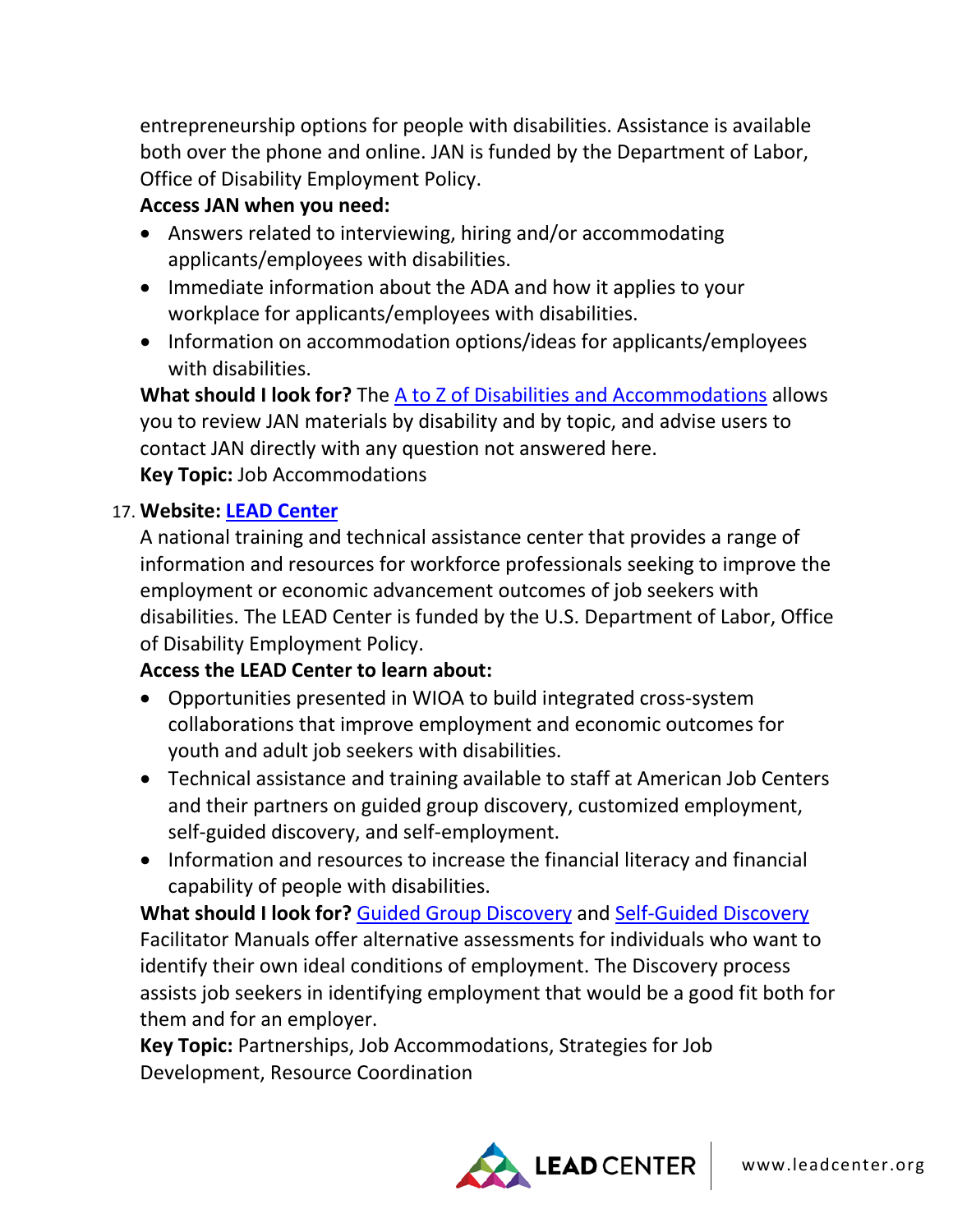### 18. **Website: [LINCS Community](https://community.lincs.ed.gov/)**

Community of practice (COP) for adult education practitioners. This professional learning space brings together adult educators worldwide to work together toward one common goal – providing high-quality, evidence-based learning opportunities to adult students. The LINCS Community is funded by the U.S. Department of Education, Office of Career, Technical, and Adult Education (OCTAE).

#### **Access LINCS to find:**

• A space where practitioners can seek help from experts and peers, collaborate, network, share knowledge and resources, participate in special events, and grow professionally.

**What should I look for?** [LINCS Learning Portal](https://courses.lincs.ed.gov/1/) is an open access, web-based learning platform that enables learners, instructors, and organizations to access online learning opportunities, including training on [Career Pathways](https://courses.lincs.ed.gov/1/course/index.php?categoryid=3) and [Disabilities and Equitable Outcomes.](https://courses.lincs.ed.gov/1/course/index.php?categoryid=2)

**Key Topic:** Job Accommodations

#### 19. **Website: [National Association of State Workforce Agencies \(NASWA\)](http://www.naswa.org/)**

The national organization representing all 50 state workforce agencies, D.C. and U.S. territories, works to enhance state workforce agencies' ability to accomplish their goals, statutory roles, and responsibilities.

#### **Access NASWA to learn:**

- Promising state practices
- State innovation and leadership in workforce development
- Public policy updates

#### **What should I look for?**

The [WIOA Resource Center](http://www.naswa.org/resources/wioa/?action=home&id=46) hosts a multitude of resources on Career Pathways including briefs on career pathways efforts in multiple states (New York, Colorado, Virginia, Indiana, and Rhode Island).

**Key Topic:** Partnerships, Strategies for Job Development, Resource Coordination, Employer Engagement

#### 20. **Website: [National Association of Workforce Boards \(NAWB\)](http://nawb.org/)**

An association of approximately 550 Workforce Development Boards and their 12,000+ business members focused on ensuring that state and local workforce development and job training programs meet the needs of employers. **Access NAWB to learn:**

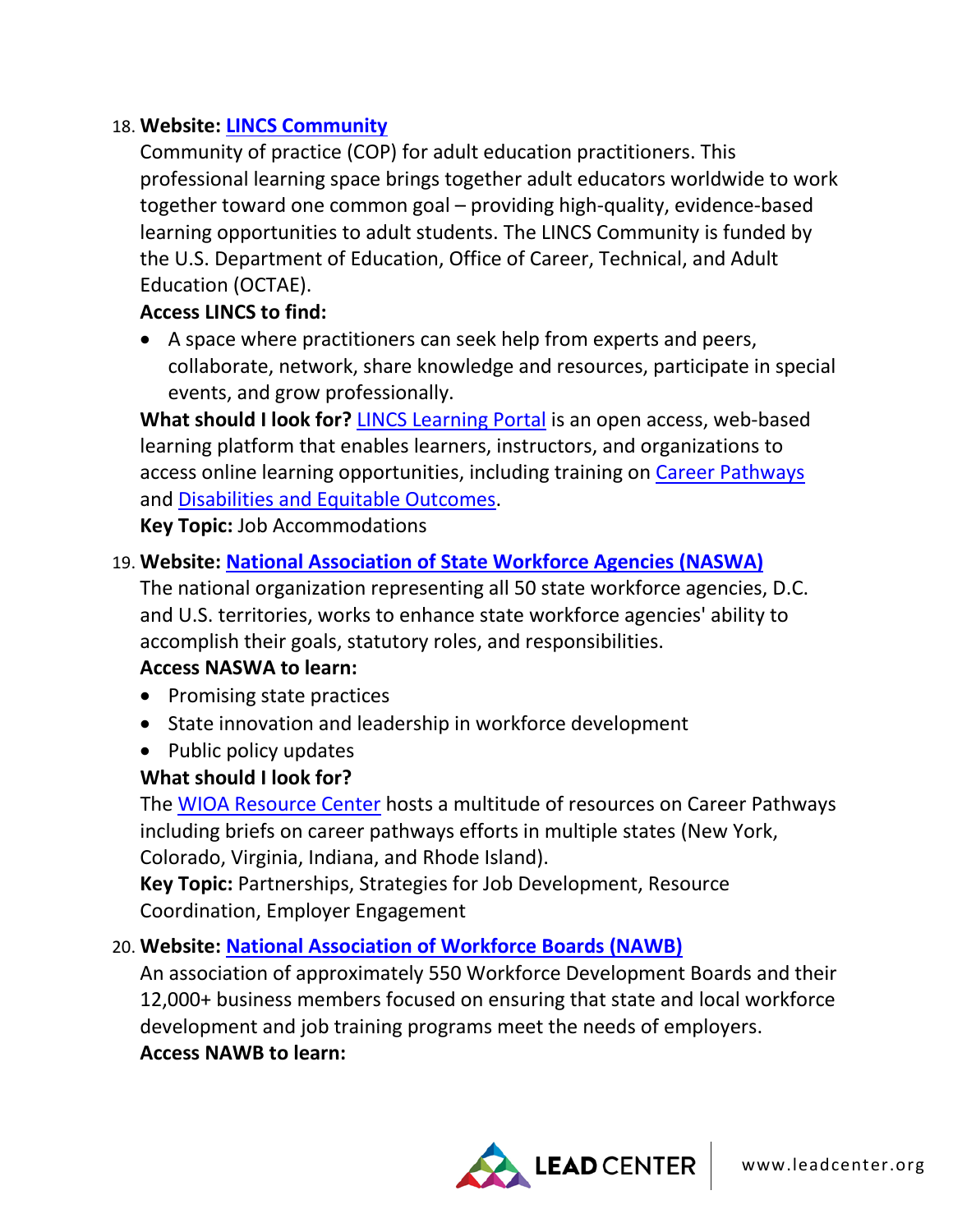- What Workforce Boards are doing to meet employers' workforce demands.
- The latest updates on advocacy efforts that impact the public workforce system.

**What should I look for?** NAWB catalogues information about [workforce](http://nawb.org/workforce_initiatives.asp)  [initiatives](http://nawb.org/workforce_initiatives.asp) taking place across the country. NAWB identifies sources of funding, builds private/public partnerships, and identifies and supports innovations that advance national efforts in workforce development. Check out the materials on the [Registered Apprenticeship Initiative](http://nawb.org/registered_apprenticeship.asp) which include archived webinars on key aspects of apprenticeship and a special report, *[The State of Apprenticeship](https://irp-cdn.multiscreensite.com/dc0a626e/files/uploaded/NAWB-Apprenticeship-092717_Final.pdf)  [among Workforce Boards](https://irp-cdn.multiscreensite.com/dc0a626e/files/uploaded/NAWB-Apprenticeship-092717_Final.pdf)*.

**Key Topic:** Partnerships, Strategies for Job Development, Resource Coordination, Employer Engagement

21. **Website: [National Association of Workforce Development Professionals](https://www.nawdp.org/)  [\(NAWDP\)](https://www.nawdp.org/)**

Works to inform, improve, and support the workforce development field through advocacy, partnerships, and project work.

### **Access NAWDP to learn:**

- Professional credentials for workforce professionals.
- Vendors (products and services) that will help you address your unique professional development, operational, and resource needs.

**What should I look for?** [Training opportunities,](https://www.nawdp.org/page/EventsTraining) including dates for NAWDP's two annual conferences, that highlight best practices from the field and create a unique opportunity for workforce professionals to learn from each other. **Key Topic:** Partnerships, Strategies for Job Development, Resource Coordination, Employer Engagement

# 22. **Website: [National Collaborative on Workforce and Disability for Youth](http://www.ncwd-youth.info/)  [\(NCWD/Youth\)](http://www.ncwd-youth.info/)**

Assists state and local workforce development systems to better serve all youth, including youth with disabilities and other disconnected youth. NCWD/Youth offers a range of technical assistance services to state and local Workforce Investment Boards, youth councils, and other workforce development system youth programs. NCWD/Youth is funded by a grant from the U.S. Department of Labor, Office of Disability Employment Policy. **Access NCWD to learn:**

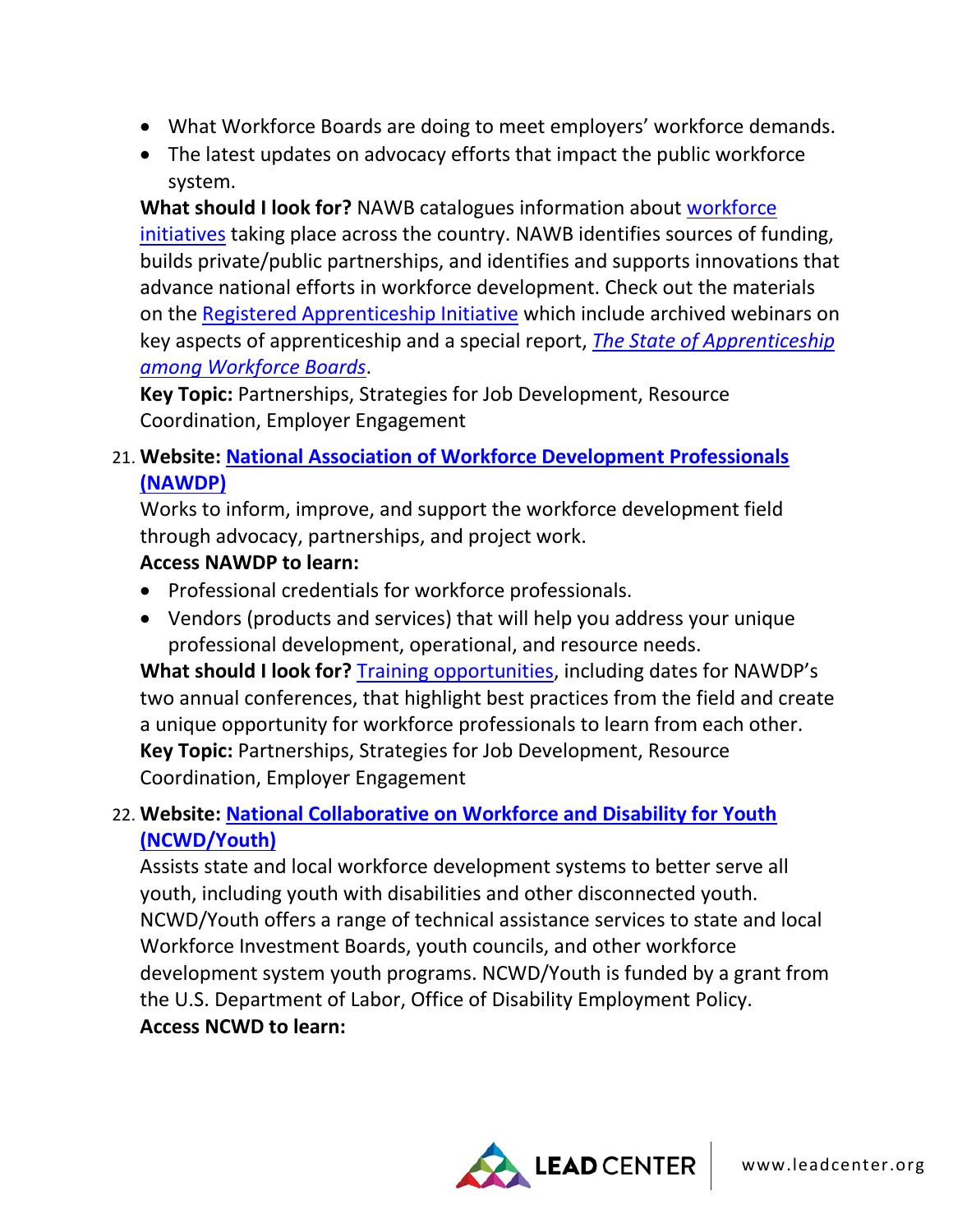- Workforce strategies proven to positively impact employment outcomes for youth.
- Innovations being tested with youth.
- Strategies for cross-system collaboration.
- Competencies needed for the professional development of staff serving youth.

**What should I look for?** [Innovation briefs](http://www.ncwd-youth.info/solutions/innovative-strategies/) on innovative strategies being implemented in workforce development programs that serve youth with disabilities, either as a target population or as part of other youth populations. These briefs offer insight into activities taking place in select workforce areas, the impact, and lessons learned.

**Key Topic:** Partnerships, Strategies for Job Development, Resource Coordination

#### 23. **Website: [Partnership on Employment & Accessible Technology](https://www.peatworks.org/) (PEAT)**

Offers a central hub of online resources and opportunities for collaboration to employers and Information Technology (IT) companies interested in adopting accessible technology as part of everyday business practices. PEAT is funded by the U.S. Department of Labor, Office of Disability Employment Policy. **Access PEAT to find:**

- A central hub for accessible technology-related tools and resources, including accessibility of online job applications and other eRecruiting technologies.
- To join a speaker series showcasing organizations and individuals whose work is advancing accessible technology in the workplace.
- Access to a simple tool to help assess your technology accessibility practices and find tools to help improve them.

**What should I look for?** [TalentWorks,](https://www.peatworks.org/talentworks) a free online tool for employers and human resources professionals that helps them ensure their online job applications and other e-recruiting technologies are accessible to job seekers with disabilities.

**Key Topic:** Partnerships, Job Accommodations

24. **Tool: [Promising Practices in Achieving Universal Access and Equal](http://www.leadcenter.org/resources/tool-manual/promising-practices-achieving-universal-access-and-equal-opportunity-section-188-disability-reference-guide)  [Opportunity: A Section 188 Disability Reference Guide](http://www.leadcenter.org/resources/tool-manual/promising-practices-achieving-universal-access-and-equal-opportunity-section-188-disability-reference-guide)**

Jointly developed by the U.S. Department of Labor (DOL) with support and assistance from ODEP's LEAD Technical Assistance Center at the National

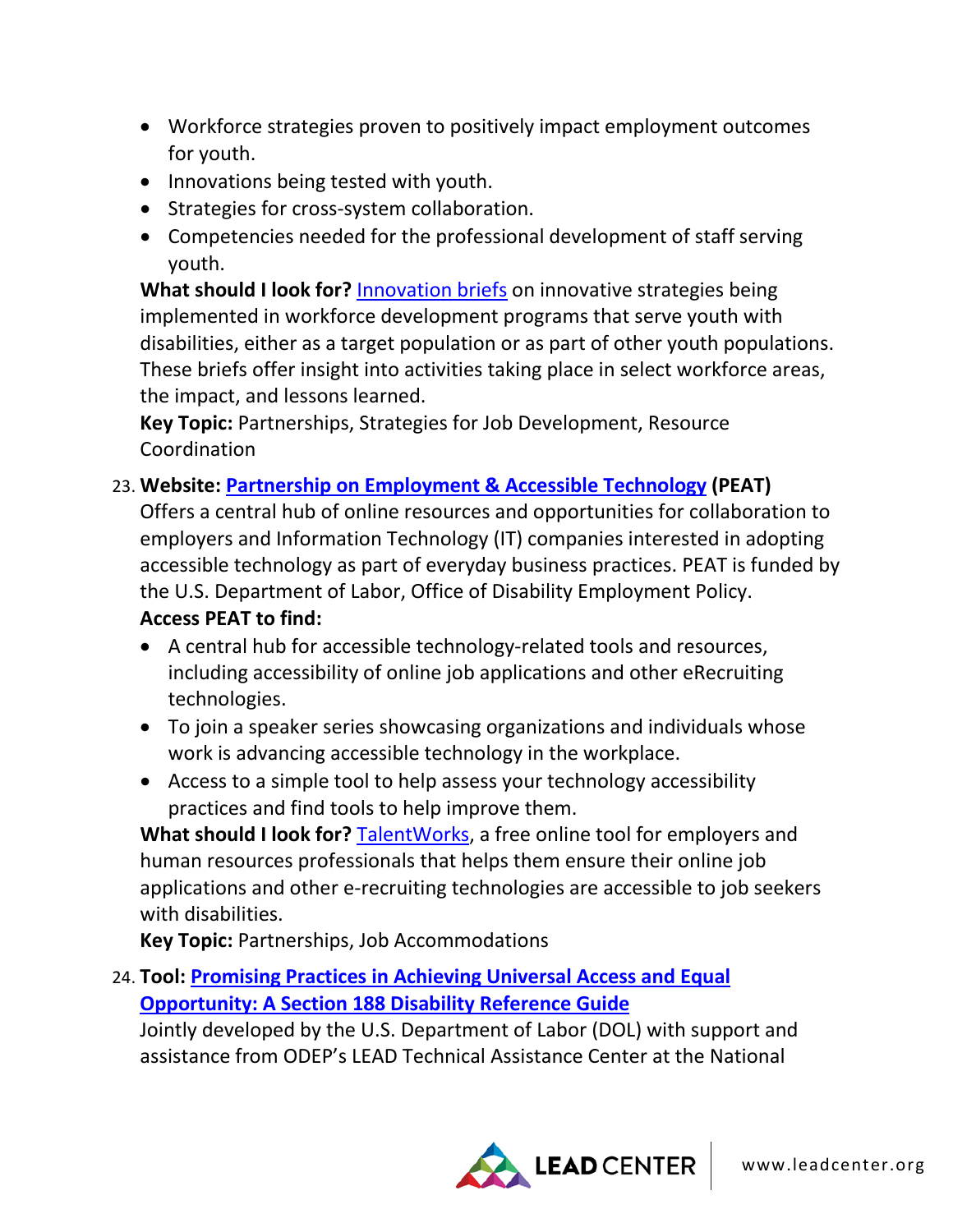Disability Institute (NDI), this Guide provides updated information and examples to help American Job Centers meet the nondiscrimination and accessibility requirements for individuals with disabilities in Section 188 of the Workforce Innovation and Opportunity Act. It serves as a practical resource for improving and promoting equal opportunity and access to services for job seekers with and without disabilities in the workforce system. This guide does not create new legal requirements or change current legal requirements; promising practices do not preclude states and recipients from devising alternative approaches; and adoption of promising practices will not guarantee compliance.

### **Access the Section 188 Guide to:**

- Explore a wide range of strategies and promising practices in diversified areas of disability and accessibility that have been collected nationwide from State/local workforce systems and partners that directly correlate with meeting the nondiscrimination, equal opportunity, and universal access requirements of Section 188 regulations.
- Learn a wide range of approaches that State/local workforce partners have implemented to expand physical and programmatic accessibility, including effective communication.

**What should I look for?** The Reference Guide is a free resource in which you can identify a topic of interest and research promising practices that have been implemented in that area. Topics are far-ranging such as marketing and outreach, effective collaboration, staff training approaches, and strategies that prohibit discrimination of individuals with disabilities. The Guide also outlines the roles and responsibilities of Equal Opportunity Officers on the State and local levels, including how to collaborate and coordinate efforts around accessibility and disability.

**Key Topic:** Job Accommodations**,** Partnerships, Strategies for Job Development, Resource Coordination

#### 25. **Website: [Workforce Innovation Technical Assistance Center](http://www.wintac.org/) (WINTAC)**

A national training and technical assistance center that provides resources and information for State Vocational Rehabilitation Agencies (SVRAs) and their partners on aligning their services with new requirements under the Workforce Innovation and Opportunity Act. WINTAC is funded by the Department of Education, Rehabilitation Services Administration.